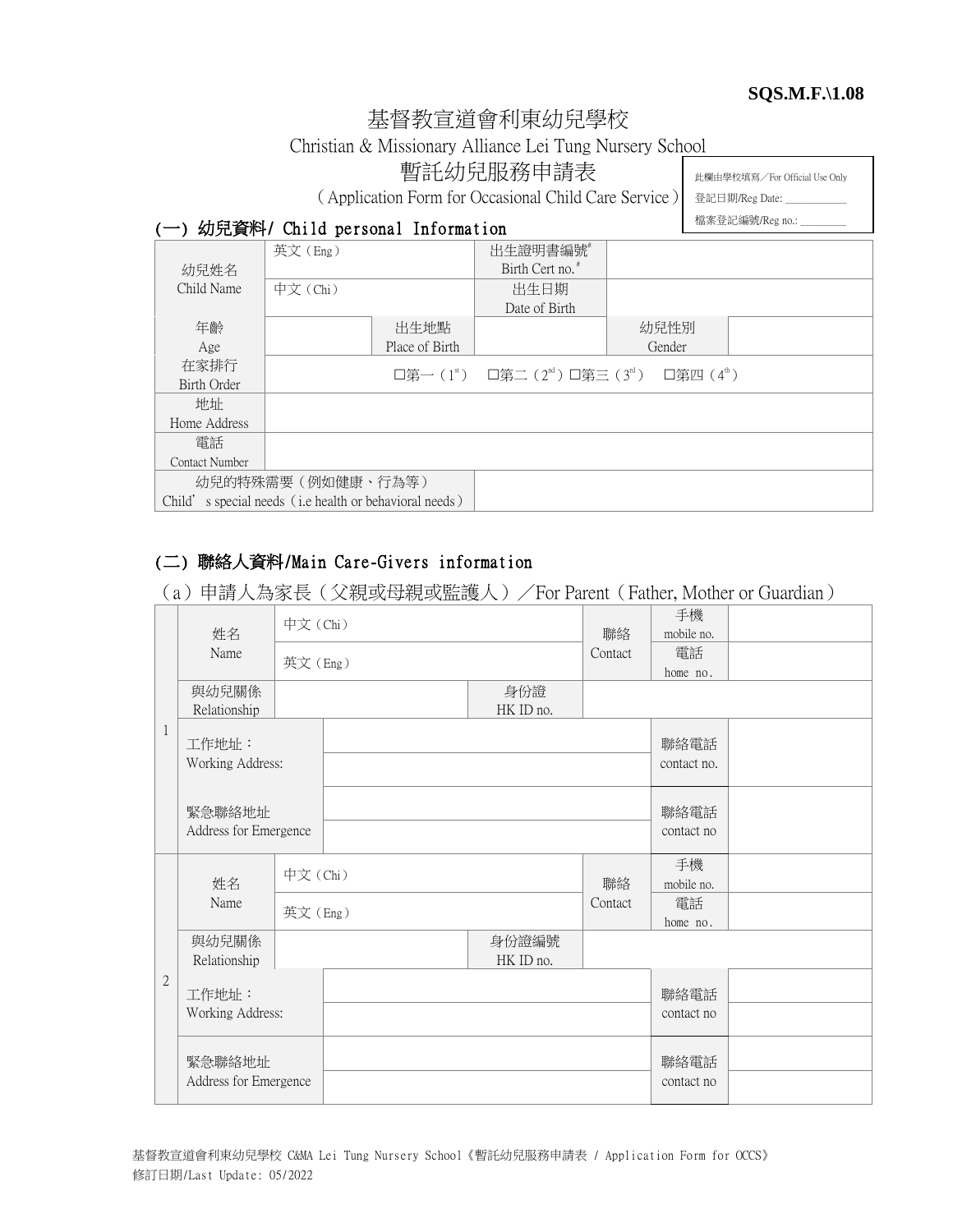# (b)申請人如非幼兒父母/For Non-Parent

|                                 | 姓名                     | 中文 (Chi) |         |                  | 聯絡                 | 手機<br>mobile no.   |  |
|---------------------------------|------------------------|----------|---------|------------------|--------------------|--------------------|--|
|                                 | Name                   |          | 英文(Eng) |                  |                    | 電話<br>home no.     |  |
|                                 | 與幼兒關係<br>Relationship  |          |         | 身份證<br>HK ID no. |                    |                    |  |
|                                 | 居住地址:<br>Home Address: |          |         |                  |                    | 聯絡電話<br>contact no |  |
| 緊急聯絡地址<br>Address for Emergence |                        |          |         |                  | 聯絡電話<br>contact no |                    |  |

### (三) 申請原因/Reason for Application

| $\Box$ | 照顧者患病/Sickness                                                                                                                                                              |
|--------|-----------------------------------------------------------------------------------------------------------------------------------------------------------------------------|
| $\Box$ | 家人或近親去世、送殯/Relative passes away                                                                                                                                             |
| $\Box$ | 照顧者陪同患病家人/Take care the patient                                                                                                                                             |
| $\Box$ | 搬遷或家中裝修/Houses renovation                                                                                                                                                   |
| $\Box$ | 照顧者離港、放假或辭職/Care-giver is on travel                                                                                                                                         |
| $\Box$ | 照顧者探訪患病家人或親戚朋友 /Care-giver visits relative with sickness                                                                                                                    |
| $\Box$ | 照顧者入院分娩、產前/後檢查/覆診 /Care-giver is pregnancy and has body<br>check                                                                                                            |
| $\Box$ | 照顧者要參加教育/興趣班或考試/Care-giver has the continuous education                                                                                                                     |
| $\Box$ | 照顧者入獄/被拘留/Care-giver sent to jail                                                                                                                                           |
| $\Box$ | 照顧者需要照顧家中其他有特別需要的家人或兄弟姊妹(請註明)/Care-giver<br>needed to take care the slibling with special needs, please specify:                                                            |
|        | 照顧者要辦理特別事務(如見律師、上法庭等)/約見(如房署等)/開會〟<br>Care-giver needed to conduct some special occasions (such as visiting lawyer, court,<br>appointment with government), please specify: |
| $\Box$ | 其他, 請註明/Other, please specify:                                                                                                                                              |

## (四) 轉介來源/Referral

基督教宣道會利東幼兒學校 C&MA Lei Tung Nursery School《暫託幼兒服務申請表 / Application Form for OCCS》 修訂日期/Last Update: 05/2022